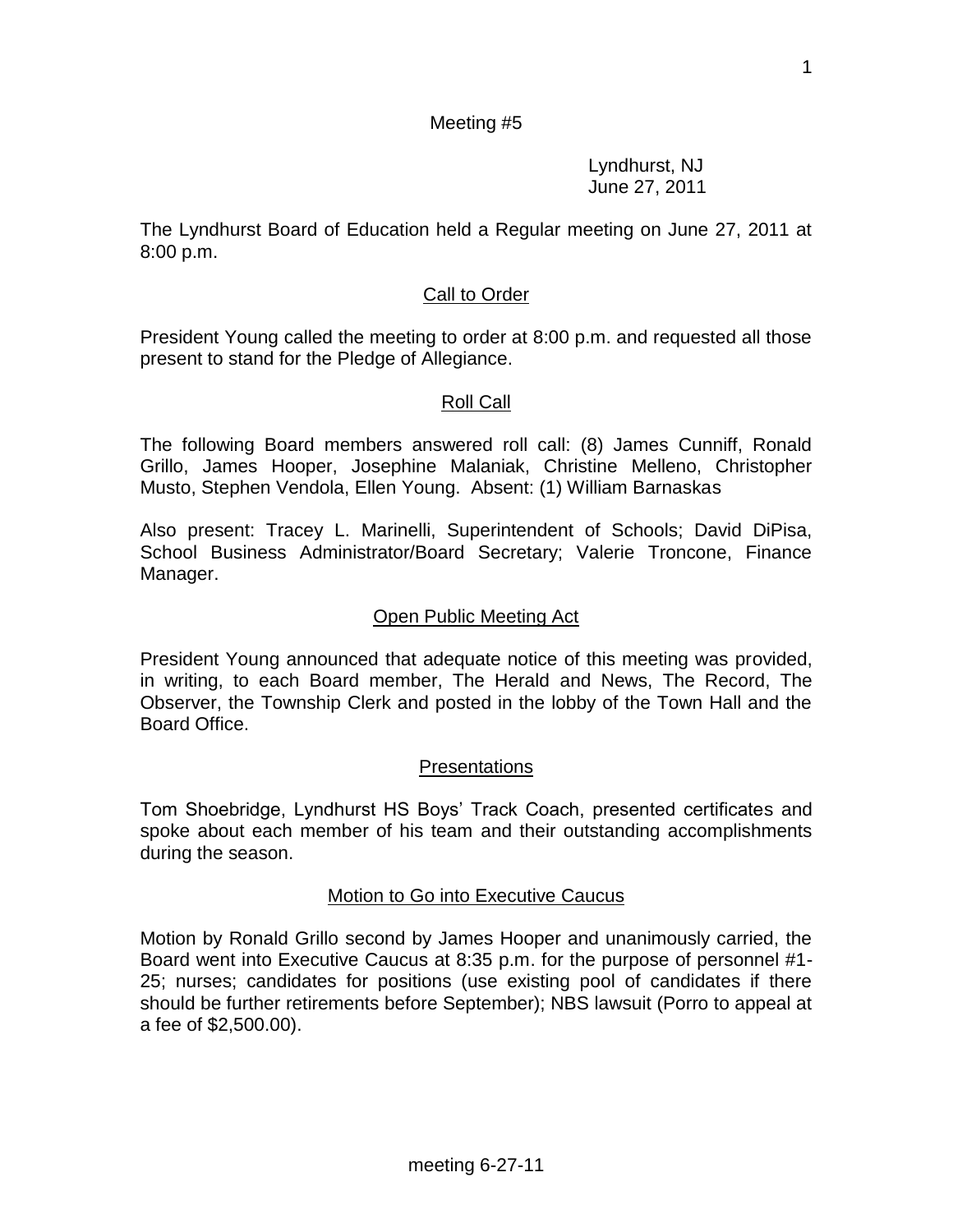### Motion to Open Meeting to Public

Motion by Ronald Grillo second by Christine Melleno and unanimously carried, the Board opened the meeting to the public at 9:20 p.m.

Roll Call For: (8) James Cunniff, Ronald Grillo, James Hooper, Josephine Malaniak, Christine Melleno, Christopher Musto, Stephen Vendola, Ellen Young. Absent: (1) William Barnaskas

# Public Comments on Agenda Items

Linda Koziol – Food Lunch Program Annie Rowe – Construction time-line – penalties if over (yes)

#### Unfinished Business

Negotiations Committee to meet with NJSBA to review contract.

#### Finance Committee

Any Board member who takes exception to any of the following listed actions under the category of Finance may so indicate now and a separate motion for each of the excepted actions will be entertained.

Motion made by James Cunniff second by Ronald Grillo that the following Finance actions of the Board numbered 1 through 10 exception actions be adopted.

Roll Call For: (8) James Cunniff, Ronald Grillo, James Hooper, Josephine Malaniak, Christine Melleno, Christopher Musto, Stephen Vendola, Ellen Young. Absent: (1) William Barnaskas

- 1. BE IT RESOLVED, by the Lyndhurst Board of Education that it has received and accepts the financial reports of the Secretary and Treasurer of School Monies for the month ended June 30, 2011 and certifies that the reports indicate that no major account or fund is over-expended in violation of NJAC 6A:23-2.11(a) and that sufficient funds are available to meet the district's financial obligations for the remainder of the school year. A copy of the certification shall be included in the minutes.
- 2. BE IT RESOLVED, that the payroll for the month ended June 30, 2011 be and the same is hereby approved and ordered paid:

Payroll \$1,965,427.50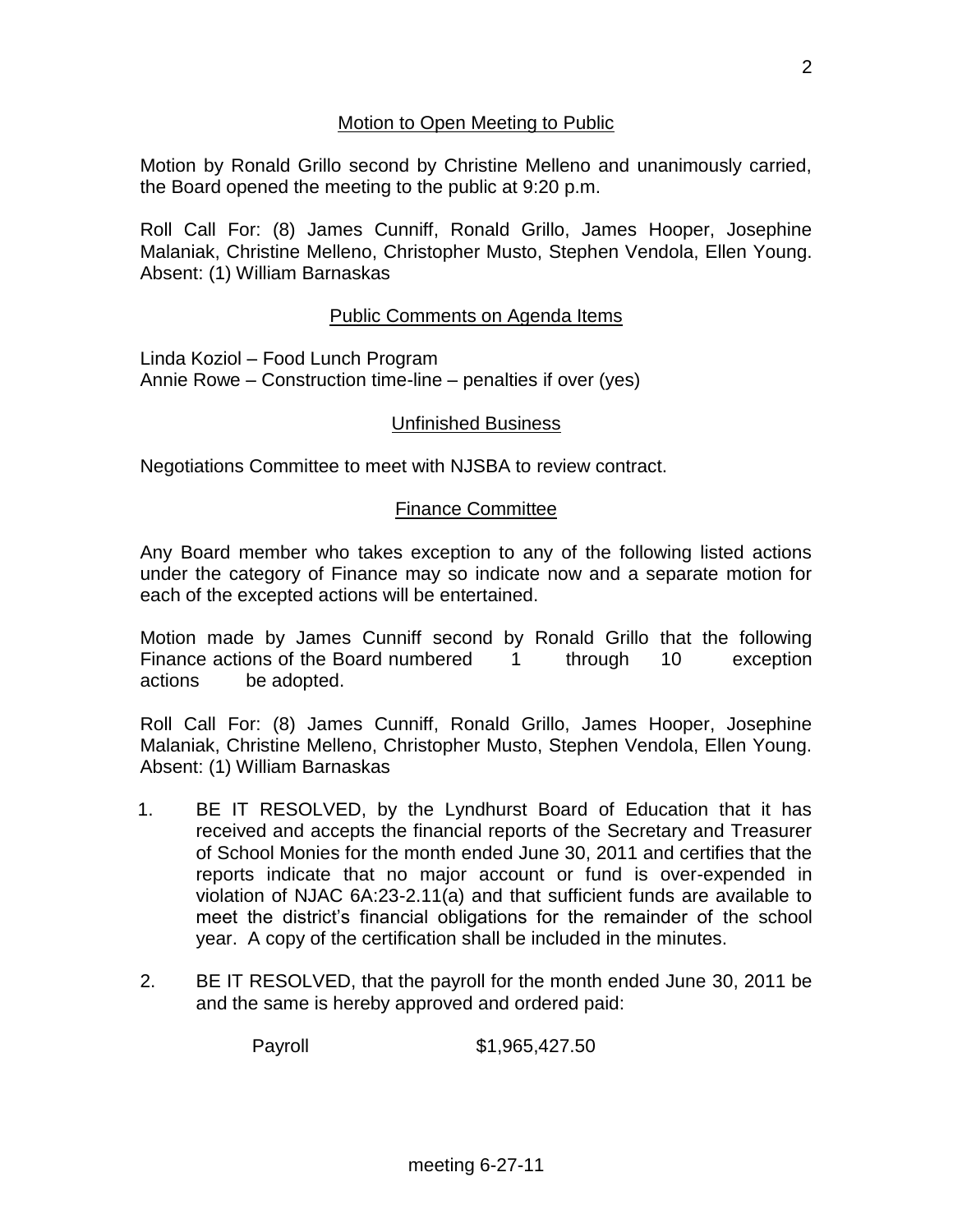3. BE IT RESOLVED, that the attached list of supplies received and services rendered to the Board of Education of the Township of Lyndhurst, County of Bergen, for the month ended June 30, 2011 be and the same are hereby approved and ordered paid:

| Current Expense (Fund 11)<br>Special Revenue (Fund 20) | \$198,480.62<br>\$24,167.57 |
|--------------------------------------------------------|-----------------------------|
| Total                                                  | \$222,648.19                |
| <b>General Ledger</b>                                  | \$58,439.24                 |

4. BE IT RESOLVED, that the ACCP/BCCP supplies received and services rendered to the Board of Education of the Township of Lyndhurst, County of Bergen, for the month of June 2011, be and the same are hereby approved and ordered paid:

| Payroll/Payroll Taxes   | \$16,785.09 |
|-------------------------|-------------|
| Supplies/Telephone/Misc | \$50,254.06 |
| <b>Tuition Refunds</b>  | \$426.85    |
|                         |             |
| Total                   | \$67,466.00 |

5. BE IT RESOLVED, that cafeteria services rendered to the Board of Education of the Township of Lyndhurst, County of Bergen, for the month of June 2011, be and the same are hereby approved and ordered paid:

| Payroll/Payroll Taxes | \$42,131,35 |
|-----------------------|-------------|
| <b>Services</b>       | \$30,224.84 |

- 6. BE IT RESOLVED, that the Lyndhurst Board of Education approve the attached transfers for the month of June 2011.
- 7. BE IT RESOLVED, that the Lyndhurst Board of Education authorizes the following insurances purchased from The Bogle Agency, Lyndhurst, for the 2011-2012 school year:

| School Alliance Insurance Fund Program    | \$74,424.00 |
|-------------------------------------------|-------------|
| <b>Building/Contents</b>                  |             |
| <b>General Liability</b>                  |             |
| <b>Commercial Automobile</b>              |             |
| <b>Boiler &amp; Machinery</b>             |             |
| <b>Inland Marine/Equipment</b>            |             |
| <b>Environmental Impairment Liability</b> |             |
| Accidental Death & Dismemberment Coverage |             |
| <b>Educators Legal Liability</b>          | \$27,817.00 |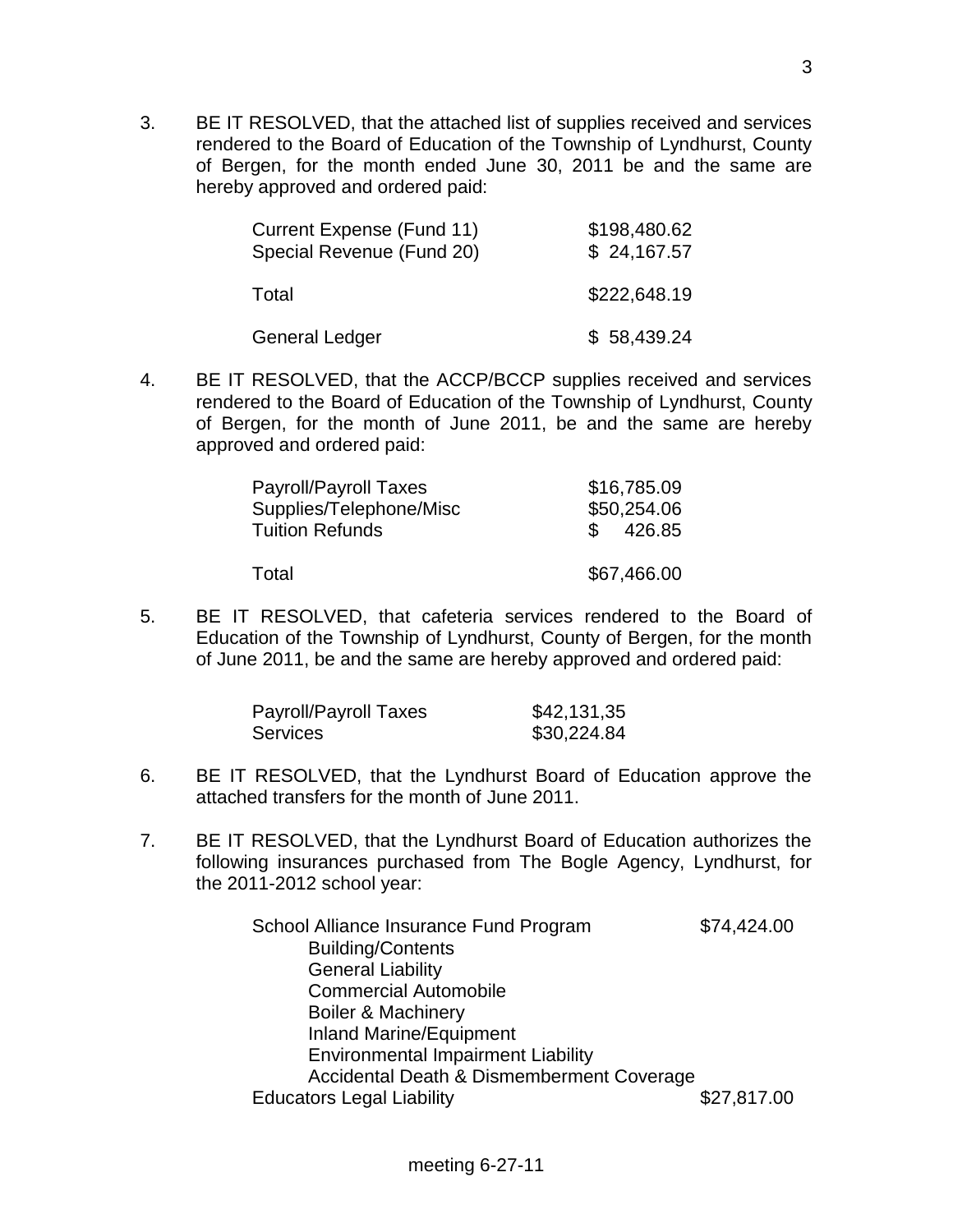| <b>Excess Liability</b>                       | \$13,708.00  |
|-----------------------------------------------|--------------|
| <b>Bond Insurance</b>                         | \$3,500.00   |
| <b>Student Accident Insurance</b>             | \$35,372.00  |
| <b>SAIF Administrative &amp; Loss Control</b> |              |
| <b>Total Insurance Cost for School Year</b>   | \$154,821.00 |

- 8. BE IT RESOLVED, that the Lyndhurst Board of Education approve a bide from Belle Uniform, Paterson, NJ, for custodial and maintenance uniforms for the 2011-2012 school year (spreadsheet attached).
- 9. BE IT RESOLVED, that the Lyndhurst Board of Education, upon recommendation of David DiPisa, School Business Administrator, that since Maschio's Food Services, Inc., Flanders, NJ, is performing the services under the contract for the food service program in an effective and efficient manner, Maschio's Food Services, Inc.'s contract dated August 2008 for the food service program be extended for an additional year for the period commencing on September 1, 2011 and ending on August 31, 2012 (third renewal of the original contract); and

BE IT FURTHER RESOLVED, that the revised Addendum to the contract shall include a flat management fee to be paid to Maschio's Food Services, Inc. in the amount of \$20,254.00 payable in monthly installments of \$2,025.40 per month commencing on September 1, 2011 and ending July 1, 2012 and

BE IT FURTHER RESOLVED, that Maschio's Food Services, Inc. guarantees a return of \$15,000.00 including the administrative/ management fee and that in the event the program costs exceed the total revenues from all sources, Maschio's Food Services, Inc. shall be responsible for any losses incurred; and

BE IT FURTHER RESOLVED, that the revised Addendum to the contract for the management of the School Food Service Program has been approved pending approval by the Bureau of Child Nutrition, State of New Jersey. All requirements have been met in accordance with state and federal statutes and regulations.

10. BE IT RESOLVED, that the Lyndhurst Board of Education contract with Environmental Climate Control, Inc., Wallington, NJ , for HVACR for the 2011-2012 school year, effective July 1, 2011 to June 30, 2012, at the following:

| Time and Material | \$73.50 per hour/per technician |
|-------------------|---------------------------------|
| Overtime          | \$110.25 per hour               |
| Parts Mark-up     | 15%                             |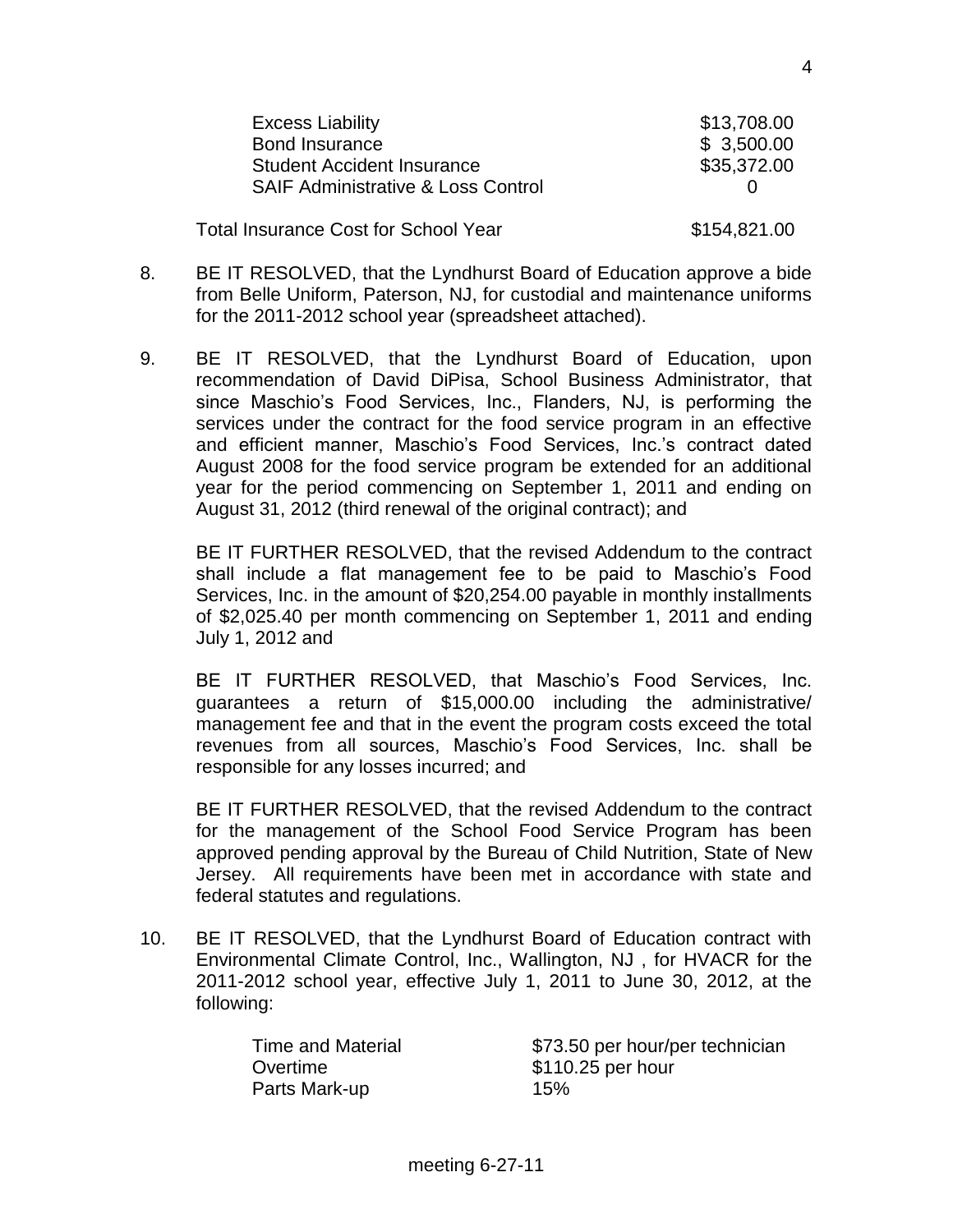#### Education & Curriculum Committee

Any Board member who takes exception to any of the following listed actions under the category of Education & Curriculum may so indicate now and a separate motion for each of the excepted actions will be entertained.

Motion made by Josephine Malaniak second by James Hooper that the following Education & Curriculum actions of the Board numbered 1 through 8 exception actions be adopted.

Roll Call For: (8) James Cunniff, Ronald Grillo, James Hooper, Josephine Malaniak, Christine Melleno, Christopher Musto, Stephen Vendola, Ellen Young. Absent: (1) William Barnaskas

- 1. BE IT RESOLVED, at the recommendation of Tracey Marinelli, Superintendent of Schools, that the Lyndhurst Board of Education approve the Bi-Lingual ESL 3-year Program Plan for the years 2011-2014.
- 2. BE IT RESOLVED, at the recommendation of Tracey Marinelli, Superintendent of Schools, that the Lyndhurst Board of Education approve the attached articulation agreement between Lyndhurst High School and Bergen Community College for GAM-111 and Mobile and Gaming Programming.
- 3. BE IT RESOLVED, at the recommendation of Tracey Marinelli, Superintendent of Schools, that the Lyndhurst Board of Education approve the new K-2 math curriculum which is aligned with the new Common Core Standards.
- 4. BE IT RESOLVED, at the recommendation of Tracey Marinelli, Superintendent of Schools, that the Lyndhurst Board of Education adopt the follow three (3) new courses and curriculum maps:

Mobile and Gaming Programming PC Tech Concepts Creative Writing II

5. BE IT RESOLVED, at the recommendation of Tracey Marinelli, Superintendent of Schools, that the Lyndhurst Board of Education approve the following course name changes:

From: To:

Algebra IA/IB Algebra I Lab Fundamentals of Geometry Geometry Lab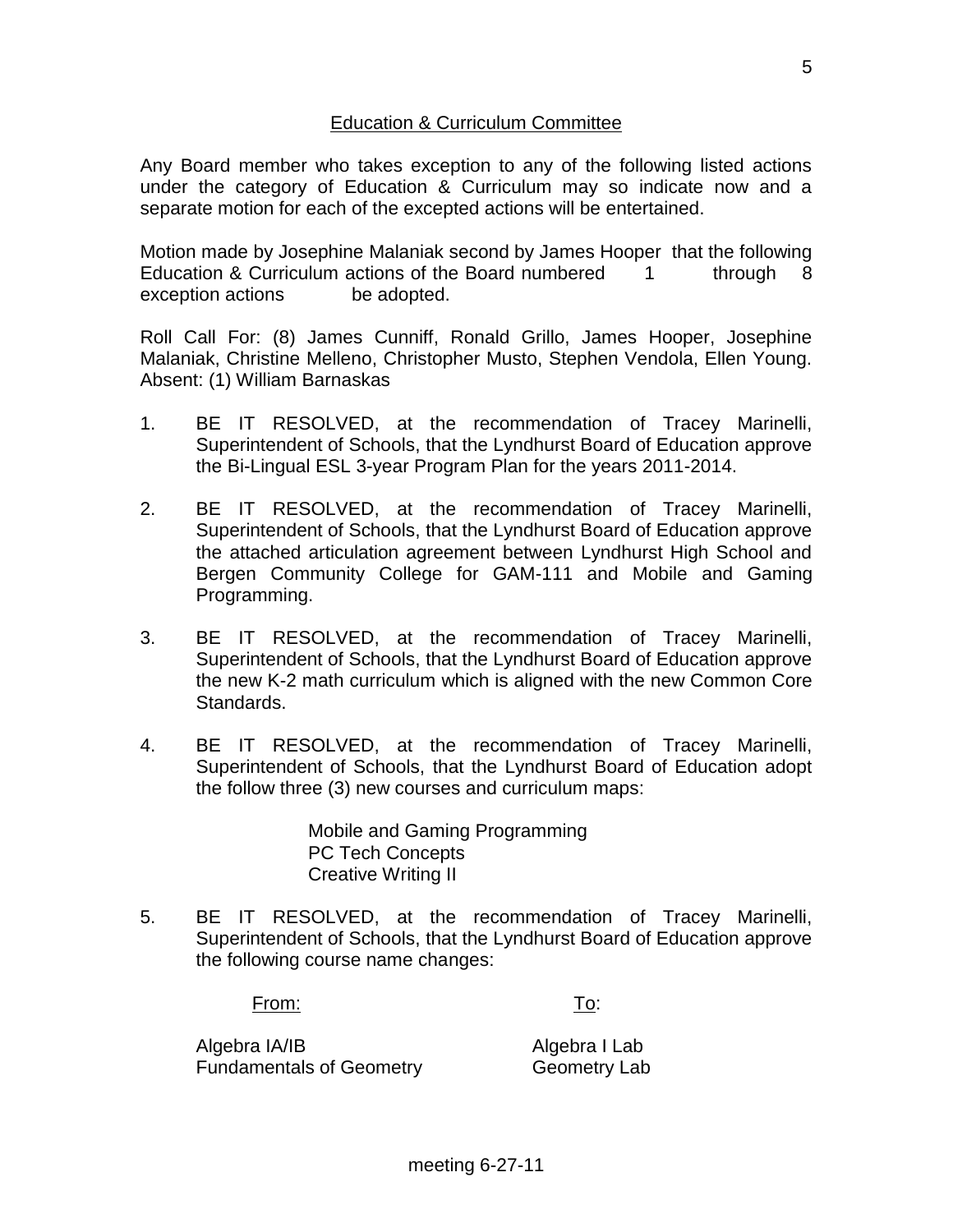- 6. BE IT RESOLVED, at the recommendation of Tracey Marinelli, Superintendent of Schools, that the Lyndhurst School District and the Rutherford School District enter into a shared services agreement for Professional Development for the 2011-2012 school year. Teachers in both districts will be participating in grade level professional development for Math In Focus. Later, this shared services agreement will be extended to principals in both districts.
- 7. BE IT RESOLVED, at the recommendation of Tracey Marinelli, Superintendent of Schools, that the Lyndhurst Board of Education enter into an agreement with Lincoln Tech for the 2011-2012 school year. Contract to follow.
- 8. BE IT RESOLVED, that the Lyndhurst Board of Education approve the Lyndhurst Public Schools District Plan for Professional Development 2011-2012, approved by the County Professional Teaching Standards Board. Copy on file at the Lyndhurst Board of Education Office.

# Facilities & District Planning Committee

Any Board member who takes exception to any of the following listed actions under the category of Facilities & District Planning may so indicate now and a separate motion for each of the excepted actions will be entertained.

Motion made by Ronald Grillo second by Christine Melleno that the following Facilities & District Planning actions of the Board numbered 1 through 1 exception actions be adopted.

Roll Call For: (8) James Cunniff, Ronald Grillo, James Hooper, Josephine Malaniak, Christine Melleno, Christopher Musto, Stephen Vendola, Ellen Young. Absent: (1) William Barnaskas

1. WHEREAS, the Lyndhurst Board of Education is planning to carry out certain capital construction and renovation projects to meet the district educational facility needs; and

WHEREAS, certain capital construction and renovation projects require amending the districts Long Range Facility Plan, and the preparation of feasibility study, educational specifications, schematic drawings and necessary construction documents, and the submittal of same to the State of New Jersey Department of Education, Bureau of Facility Planning, for purposes of review and approval prior to the start of such construction and renovation projects; and

WHEREAS, the Lyndhurst Board of Education is planning to conduct a Public Referendum to be held December 13, 2011, and if approved will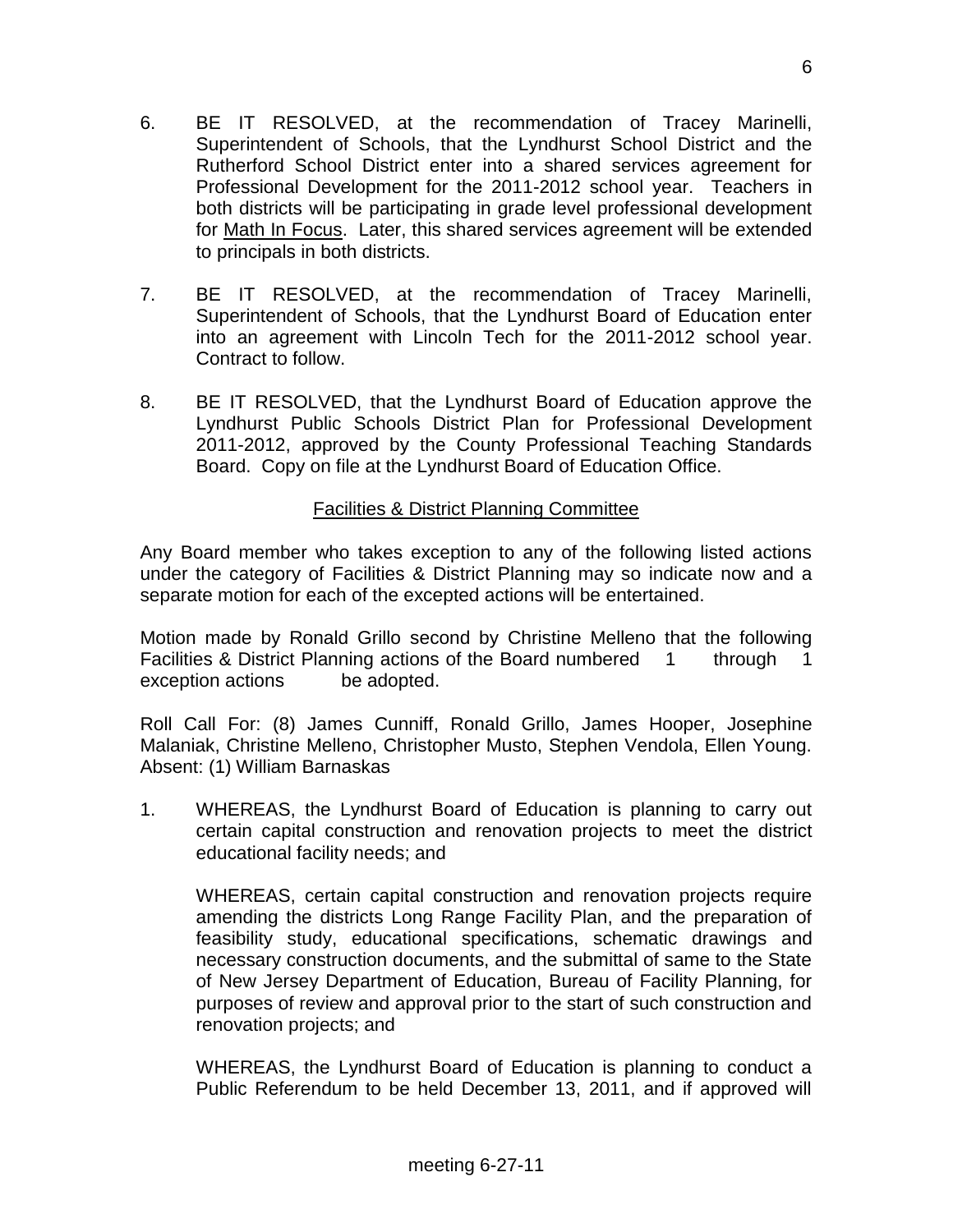finance the Project through the Issuance of Bonds; and is not seeking Grant or Debt Service Funding from the State of New Jersey; and

WHEREAS, the said documents will be prepared under the auspices of the Lyndhurst Board of Education and school district personnel;

NOW THEREFORE BE IT RESOLVED that:

- a) The Lyndhurst Board of Education approves that DMR Architects, P.C. having a business address at 777 Terrace Avenue, Hasbrouck Heights, NJ 07604 enter into a direct contract agreement for Architectural/Engineering Services with Lyndhurst Board of Education for amending the districts Long Range Facility Plan, and preparation of feasibility study, educational specifications, schematic drawings and necessary construction documents for certain capital construction and renovation projects.
- b) Lyndhurst Board of Education authorizes DMR Architects, acting on behalf of Lyndhurst Board of Education, to amend the districts Long Range Facility Plan, and transmit the necessary feasibility study, educational specifications, schematic drawing and necessary construction documents for certain capital construction and renovation projects to the State of New Jersey Department of Education for review and approval.
- c) Lyndhurst Board of Education grants full access to DMR Architects and its consultants to its school facilities in connection with this matter.
- d) Lyndhurst Board of Education authorizes its consultants to plan on its behalf a Public Referendum to be held December 13, 2011, and if approved will finance the Project through the issuance of Bonds, and is not seeking Grant or Debt Service Funding from the State of New Jersey.

# Rules and Regulations Committee

Any Board member who takes exception to any of the following listed actions under the category of Rules and Regulations may so indicate now and a separate motion for each of the excepted actions will be entertained.

Motion made by Stephen Vendola second by Ronald Grillo that the following Rules and Regulations actions of the Board numbered 1 through 3 exception actions be adopted.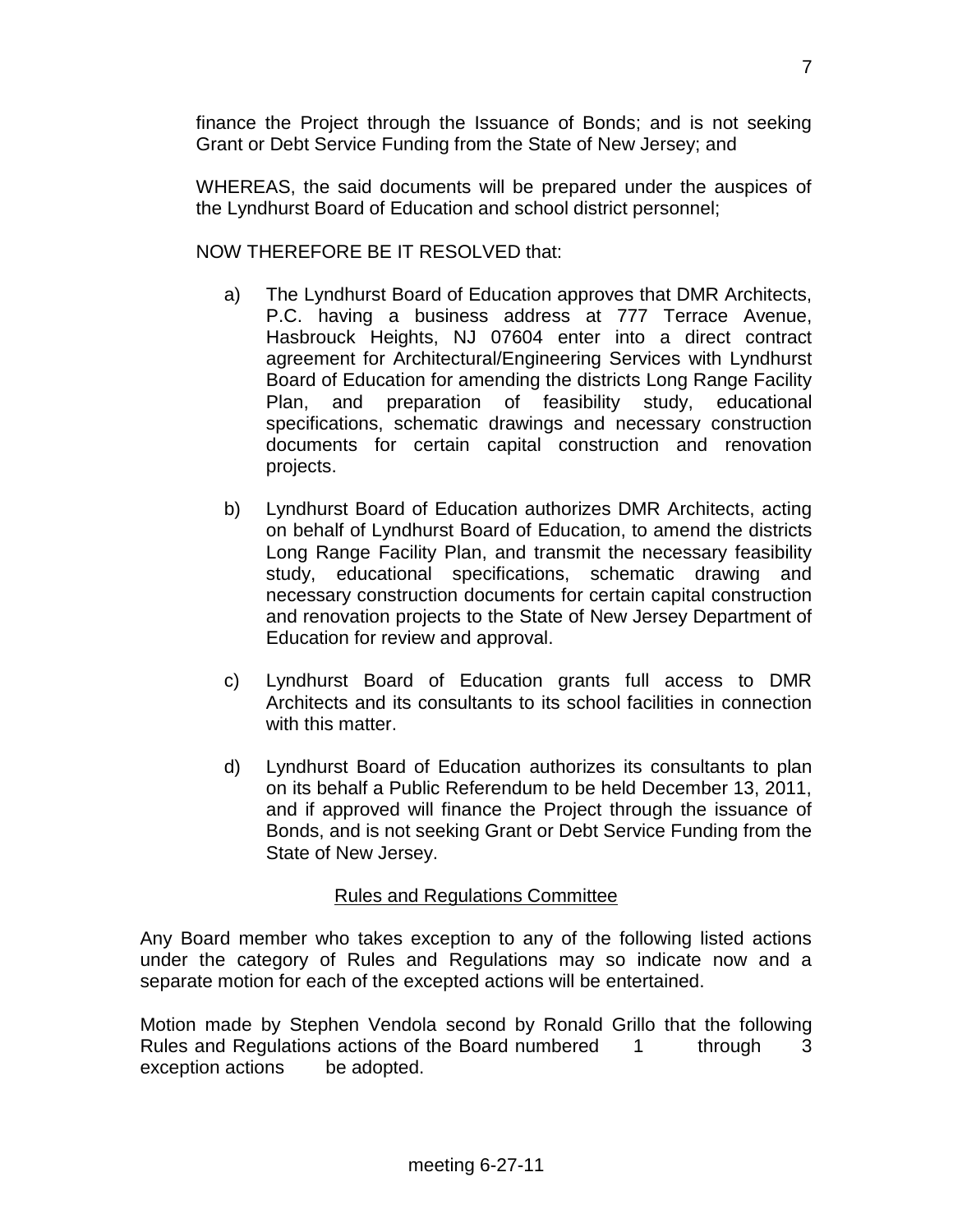Roll Call For: (8) James Cunniff, Ronald Grillo, James Hooper, Josephine Malaniak, Christine Melleno, Christopher Musto, Stephen Vendola, Ellen Young. Absent: (1) William Barnaskas

- 1. BE IT RESOLVED, that the Lyndhurst Board of Education participate in the Bergen County Sheriff's Outside Labor Program for the 2011-2012 school year.
- 2. BE IT RESOLVED, that the Lyndhurst Board of Education accept a generous donation of \$1,000.00 from Ferran Enterprise (Alexa Montalvo's stepfather's company) for the girls' soccer program. This donation will be placed in the Ed Fund and earmarked for the purchase of 36 personalized backpacks for each player at a cost of \$29.00 each.
- 3. BE IT RESOLVED, that the Lyndhurst Board of Education approve the following use of school facilities:

| <b>Organization</b>             | <b>Place</b>                    | <u>Time,Date,Purpose</u>                                              |
|---------------------------------|---------------------------------|-----------------------------------------------------------------------|
| <b>Lyndhurst HS PTSA</b>        | Lyndhurst HS<br>Auditorium      | 6:30 pm-9:00 pm<br>9/27/11<br>Meeting                                 |
| <b>Lyndhurst Recreation</b>     | Lyndhurst HS<br>Gym & Classroom | 7:30 am-3:30 pm<br>7/5/11 thru 8/12/11<br>Day Camp                    |
| <b>Lyndhurst Recreation</b>     |                                 | 7:30 am-3:30 pm<br>7/5/11 thru 8/12/11<br>2 Buses for<br>Day Camp     |
| <b>Lyndhurst Recreation</b>     |                                 | $9:00$ am-1:00 pm<br>8/9,10/11<br>2 Addt'l Buses for<br>Day Camp Trip |
| Lincoln School<br>Class of 2012 | Washington<br>Parking Lot       | $9:00$ am-2:00 pm<br>9/24/11; 5/5/12<br>Car Wash                      |
| <b>Foundation Wrestling</b>     | Jefferson Gym                   | 8:00 am-4:00 pm<br>8/1, 2, 3/11<br>Camp                               |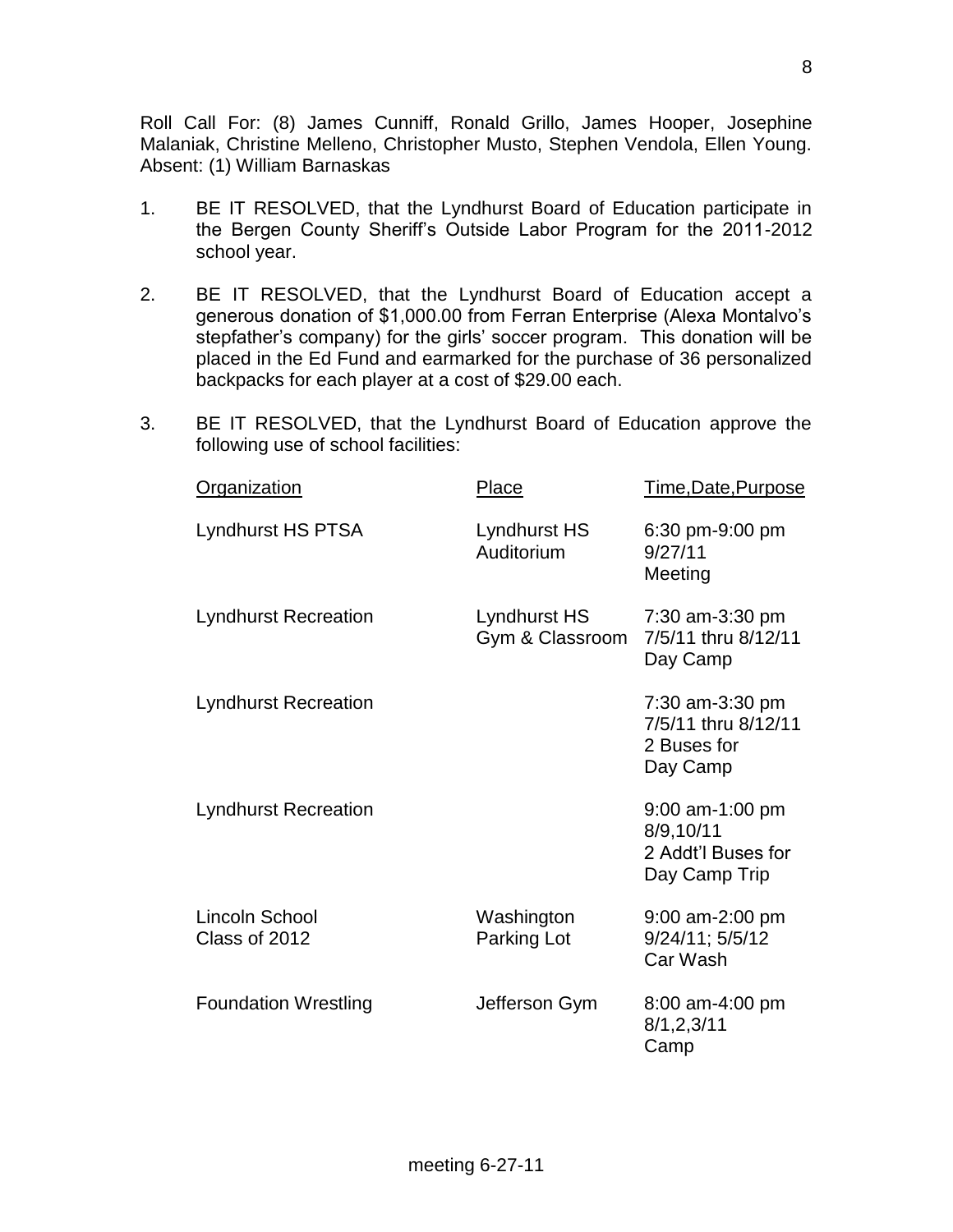#### Student Activities & Recognition Committee

Any Board member who takes exception to any of the following listed actions under the category of Student Activities & Recognition may so indicate now and a separate motion for each of the excepted actions will be entertained.

Motion made by Christine Melleno second by Ronald Grillo that the following Student Activities & Recognition actions of the Board numbered 1 through 1 exception actions be adopted.

Roll Call For: (8) James Cunniff, Ronald Grillo, James Hooper, Josephine Malaniak, Christine Melleno, Christopher Musto, Stephen Vendola, Ellen Young. Absent: (1) William Barnaskas

1. BE IT RESOLVED, that the Lyndhurst Board of Education approve the Lyndhurst High School Handbook 2011-2012. Copy on file in the high school and superintendent's office.

# Personnel Committee

Any Board member who takes exception to any of the following listed actions under the category of Personnel may so indicate now and a separate motion for each of the excepted actions will be entertained.

Motion made by Christine Melleno second by Ronald Grillo that the following Personnel actions of the Board numbered 1 to 5 and 7 to 25 exception actions be adopted.

Roll Call For: (8) James Cunniff, Ronald Grillo, James Hooper, Josephine Malaniak, Christine Melleno, Christopher Musto, Stephen Vendola, Ellen Young. Absent: (1) William Barnaskas

- 1. BE IT RESOLVED, that the Lyndhurst Board of Education appoint Tracey Marinelli, Superintendent of Schools, as representative to the South Bergen Jointure Commission for the 2011-2012 school year.
- 2. BE IT RESOLVED, that the Lyndhurst Board of Education appoint Tracey Marinelli, Superintendent of Schools, as Custodian of All Records for the 2011-2012 school year.
- 3. BE IT RESOLVED, at the recommendation of Tracey Marinelli, Superintendent of Schools, that the Lyndhurst Board of Education, to comply with the Laws of Title VI, Title IX, and Section #504, designate Valerie Nichols and Nicholas Coffaro as Affirmative Action Officers for the 2011-2012 school year.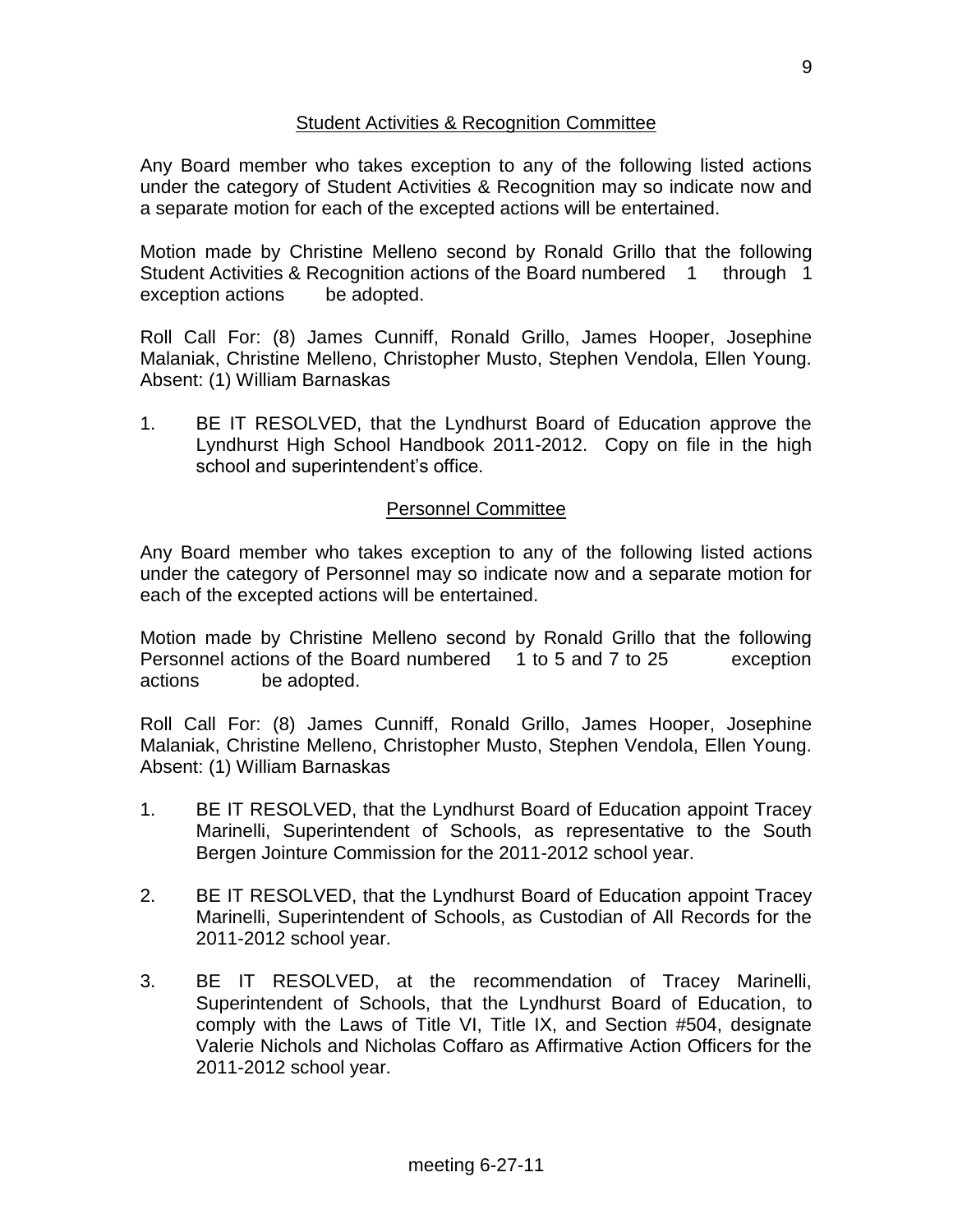- 4. BE IT RESOLVED, at the recommendation of Tracey Marinelli, Superintendent of Schools, that the Lyndhurst Board of Education designate Maryann Mule as 504 Coordinator for the Lyndhurst School District for the 2011-2012 school year.
- 5. BE IT RESOLVED, at the recommendation of Tracey Marinelli, Superintendent of Schools, that the Lyndhurst Board of Education appoint Rosemary Villa, Substitute Calling Clerk for the 2011-2012 school year, at a stipend of \$6,213.00.
- - SEPARATE VOTE - - - - - - - - - - - - - - - - - - - - -

Motion by Christine Melleno second by Ronald Grillo

6. BE IT RESOLVED, at the recommendation of Tracey Marinelli, Superintendent of Schools, that the Lyndhurst Board of Education approve the attached list of classroom/student aides for the 2011-2012 school year. Employment will be provisional, subject to authorization approval for emergent hiring pending completion of criminal history background check and subject to submission of all required application documents.

Roll Call For: (6) Ronald Grillo, James Hooper, Josephine Malaniak, Christine Melleno, Christopher Musto, Ellen Young. Abstain: (2) James Cunniff, Stephen Vendola. Absent: (1) William Barnaskas

- - - SEPARATE VOTE - - - - - - - - - - - - - - - - - - - - - - - - - - - - - - - - - - - - - - - - - -

7. BE IT RESOLVED, at the recommendation of Tracey Marinelli, Superintendent of Schools, that the Lyndhurst Board of Education approve the following substitute secretaries for the 2011-2012 school year. Employment will be provisional, subject to authorization approval for emergent hiring pending completion of criminal history background check and subject to submission of all required application documents.

Maryann Heller **Graum Heller** Julianne Jankowski Linda Stevens Nora Rausch Cathy Jewell

8. BE IT RESOLVED, at the recommendation of Tracey Marinelli, Superintendent of Schools, that the Lyndhurst Board of Education approve the following Security Monitors at the high school, for the 2011-2012 school year.

Doreen Alessio Cheryl Temes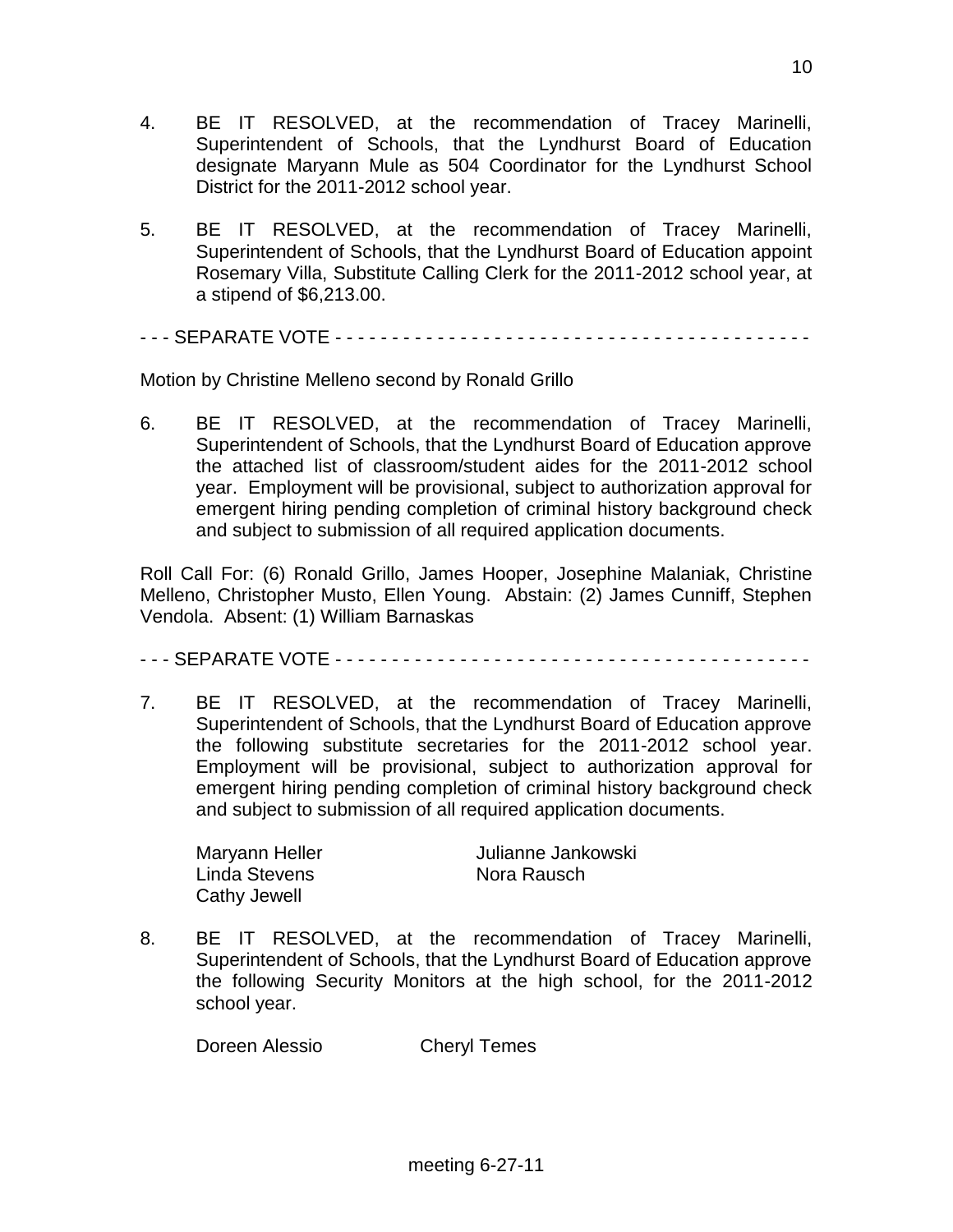- 9. BE IT RESOLVED, at the recommendation of Tracey Marinelli, Superintendent of Schools, that the Lyndhurst Board of Education approve a letter to be sent to the following employees who had perfect attendance for the 2011-2012 school year. List attached.
- 10. BE IT RESOLVED, at the recommendation of Tracey Marinelli, Superintendent of Schools, that the Lyndhurst Board of Education approve the attached list of lunch captains and lunch aides for the 2011-2012 school year. Employment will be provisional, subject to authorization approval for emergent hiring pending completion of criminal history background check and subject to submission of all required application documents.
- 11. BE IT RESOLVED, at the recommendation of Tracey Marinelli, Superintendent of Schools, that the Lyndhurst Board of Education approve the following substitute lunch aides for the 2011-2012 school year. Employment will be provisional, subject to authorization approval for emergent hiring pending completion of criminal history background check and subject to submission of all required application documents.

Mary Wood **Barbara Costa** Izabella Infurna **Monica Burgos** Terese Catalina **Debbie Lodato** Alyssa Suarez

Debra Evans Marilyn Loughran Carmela Marsh Maria Rodriguez

12. BE IT RESOLVED, at the recommendation of Tracey Marinelli, Superintendent of Schools, that the Lyndhurst Board of Education approve the following part-time custodians for the 2011-2012 school year. Employment will be provisional, subject to authorization approval for emergent hiring pending completion of criminal history background check and subject to submission of all required application documents.

Chris Sofio **Ted Drager** Frank Gabriele Garen Ruzzo John Sidonio Charles Ranne John Dunai, Sr. **Daniel Malfetti** Sean Carroll **Wilson Gual** Chris Orefice

Brian Kearns **Adalberto Quesada** 

13. BE IT RESOLVED, at the recommendation of Tracey Marinelli, Superintendent of Schools, that the Lyndhurst Board of Education appoint the following substitute custodians for the 2011-2012 school year. Employment will be provisional, subject to authorization approval for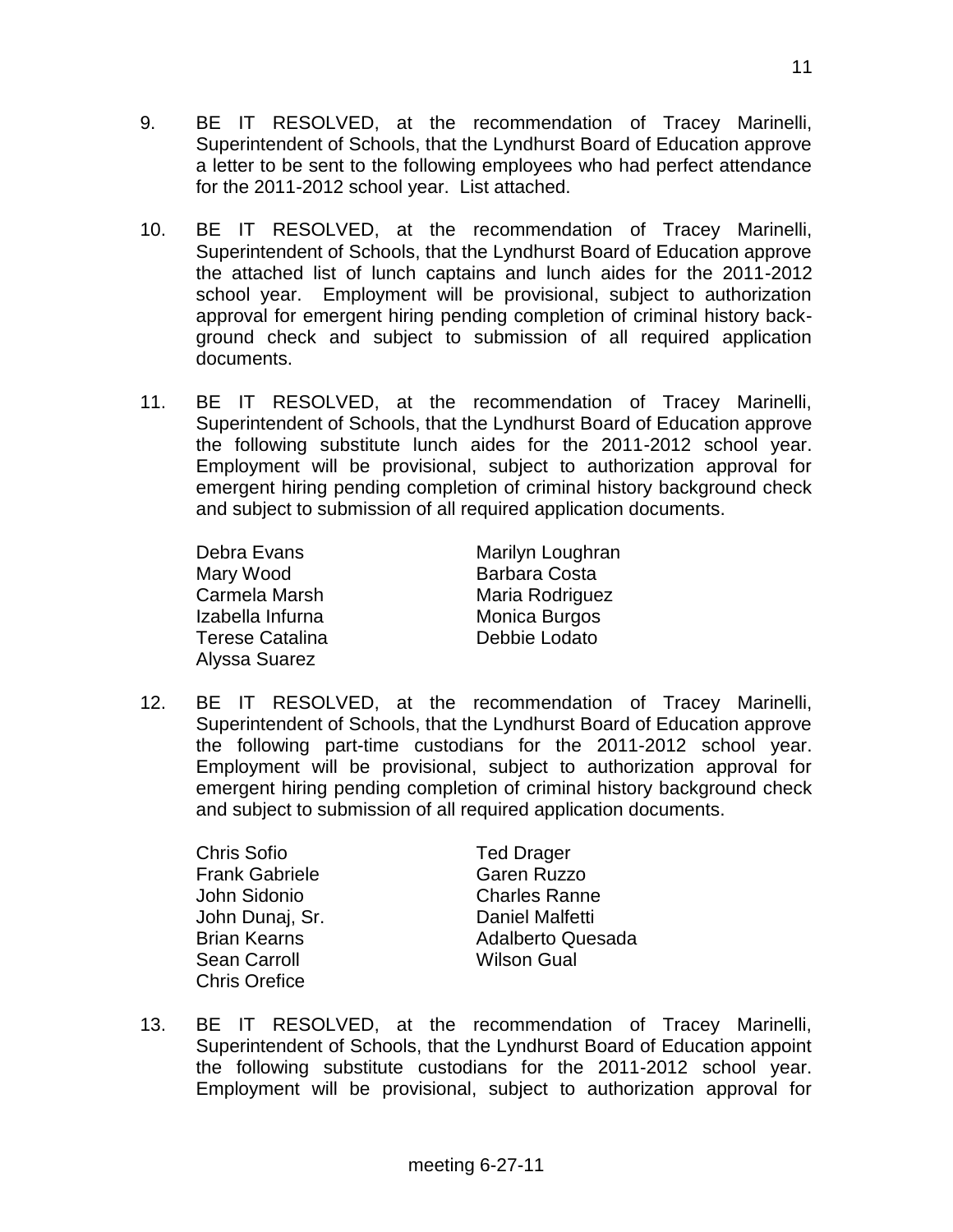emergent hiring pending completion of criminal history background check and subject to submission of all required application documents.

Jonathan Corino Shameer Ally Thomas Grimmeyer **Daniel Zaros** Frank Giammanco Jim Jenkins Anthony Galasso Matthew Nicol Michael Catena, Jr. **Jeffrey Rogers** Flor Rogers

14. BE IT RESOLVED, at the recommendation of Tracey Marinelli, Superintendent of Schools, that the Lyndhurst Board of Education appoint the following substitute bus drivers for the 2011-2012 school year. Employment will be provisional, subject to authorization approval for emergent hiring pending completion of criminal history background check and subject to submission of all required application documents.

| John Dunaj, Jr.  | <b>Nick Latti</b>      |
|------------------|------------------------|
| Michael Flanagan | <b>William Caffrey</b> |
| James Giunta     | <b>Richard Gress</b>   |
| Lydia Perez      | Anthony Ricigliano     |
| Mike Catena      |                        |

15. BE IT RESOLVED, at the recommendation of Tracey Marinelli, Superintendent of Schools, that the Lyndhurst Board of Education grant permission for the following employees to work during the summer of 2011.

| Maureen Colombo         | 24 hours |
|-------------------------|----------|
| Jacqueline Abbatiello   | 24 hours |
| Jamie A. Stevens        | 24 hours |
| <b>Frank Venezia</b>    | 15 days  |
| Joseph Castagnetti, Jr. | 5 days   |

- 16. BE IT RESOLVED, at the recommendation of Tracey Marinelli, Superintendent of Schools, that the Lyndhurst Board of Education grant Peter Strumolo, Principal Roosevelt School, a \$1,000.00 stipend and two in-service credits towards placement of the salary guide for work performed on the Professional Development Committee, as per Article IV, Section 3 of the Administrator's Contract.
- 17. BE IT RESOLVED, at the recommendation of Tracey Marinelli, Superintendent of Schools, that the Lyndhurst Board of Education place the following employee on the proper step of the salary guide.

Diane Jankowski From: [MA@\\$84,945.00](mailto:MA@$84,945.00) To: [MA+30@\\$88,945.00](mailto:MA+30@$88,945.00)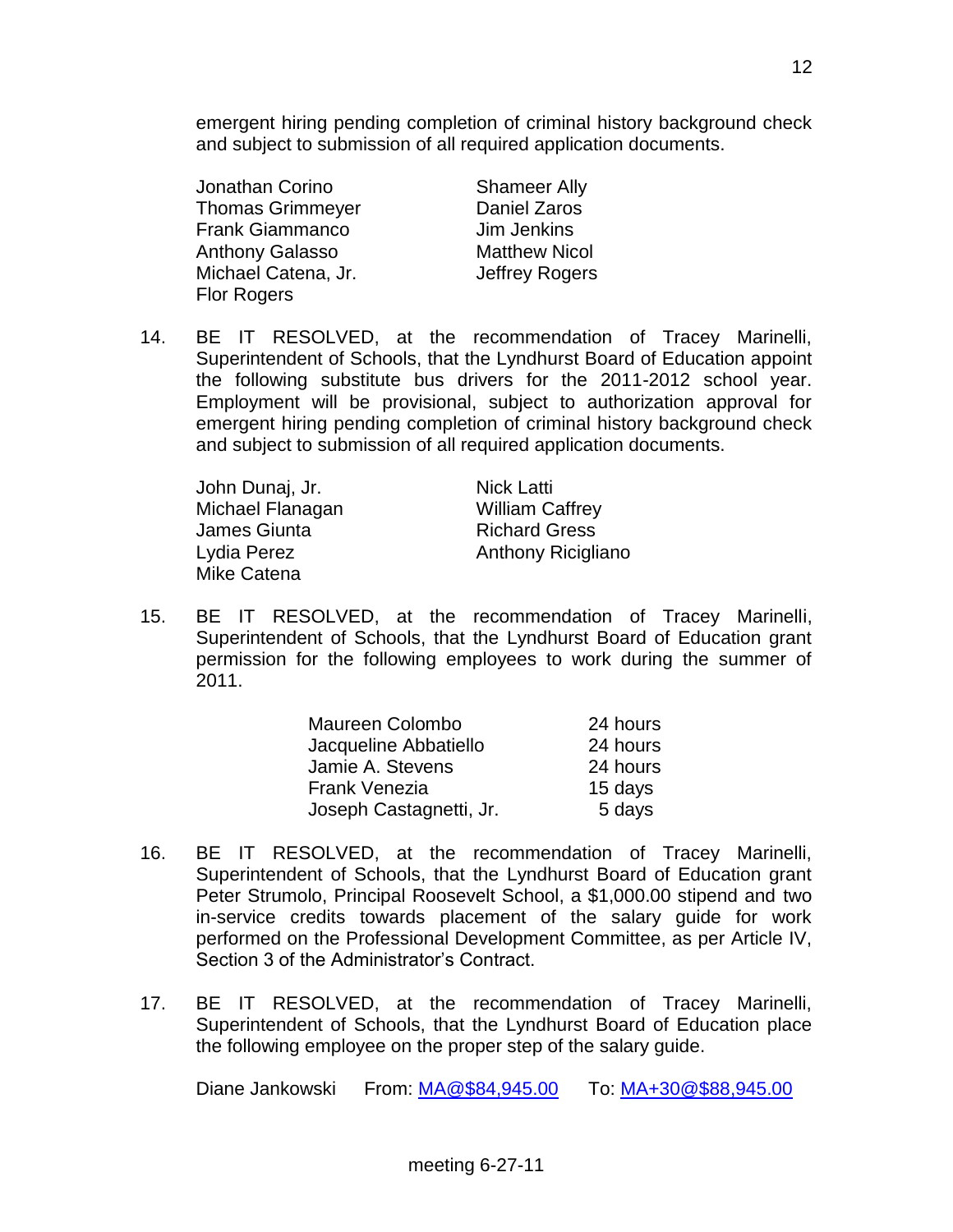18. BE IT RESOLVED, at the recommendation of Tracey Marinelli, Superintendent of Schools, that the Lyndhurst Board of Education grant permission to the following college students to do their student teaching in the Lyndhurst Public Schools, in order to fulfill their course requirements.

| <b>Christina Scardino</b><br><b>Felician College</b> | <b>Student Teaching</b><br>September 7 - December 16, 2011<br>Washington School, grade 3  |
|------------------------------------------------------|-------------------------------------------------------------------------------------------|
| <b>Robert Foster</b><br><b>Caldwell College</b>      | <b>Field Observation</b><br>September 12 - December 16, 2011<br>Roosevelt School, grade 7 |
| Tara Keane<br><b>Caldwell College</b>                | <b>Field Observation</b><br>September 12 - December 16, 2011<br>Lincoln School, grade 3   |

- 19. BE IT RESOLVED, at the recommendation of Tracey Marinelli, Superintendent of Schools, that the Lyndhurst Board of Education, appoint Diana Auteri has assistant girls' basketball coach for the 2012 Winter Sports Season, at a stipend of \$7,064.00.
- 20. BE IT RESOLVED, at the recommendation of Tracey Marinelli, Superintendent of Schools, that the Lyndhurst Board of Education, appoint Christie Lee Urgola as assistant fall cheering coach for the 2011 Fall Sports Season, at a stipend of \$3,091.00.
- 21. BE IT RESOLVED, at the recommendation of Tracey Marinelli, Superintendent of Schools, that the Lyndhurst Board of Education approve Richard Tuero, Jr. as a monetary athletic worker for the 2011-2012 school year.
- 22. BE IT RESOLVED, at the recommendation of Tracey Marinelli, Superintendent of Schools, that the Lyndhurst Board of Education approve the following as secretarial aides for July and August 2011, working 50 hours throughout July and August (divided) at \$10.00 per hour.

Patricia Cuneo Barbara Romanski

23. BE IT RESOLVED, at the recommendation of Tracey Marinelli, Superintendent of Schools, that the Lyndhurst Board of Education approve Brian Fuschetto as District Web Master for the 2011-2012 school year, at a stipend of \$8,353.00.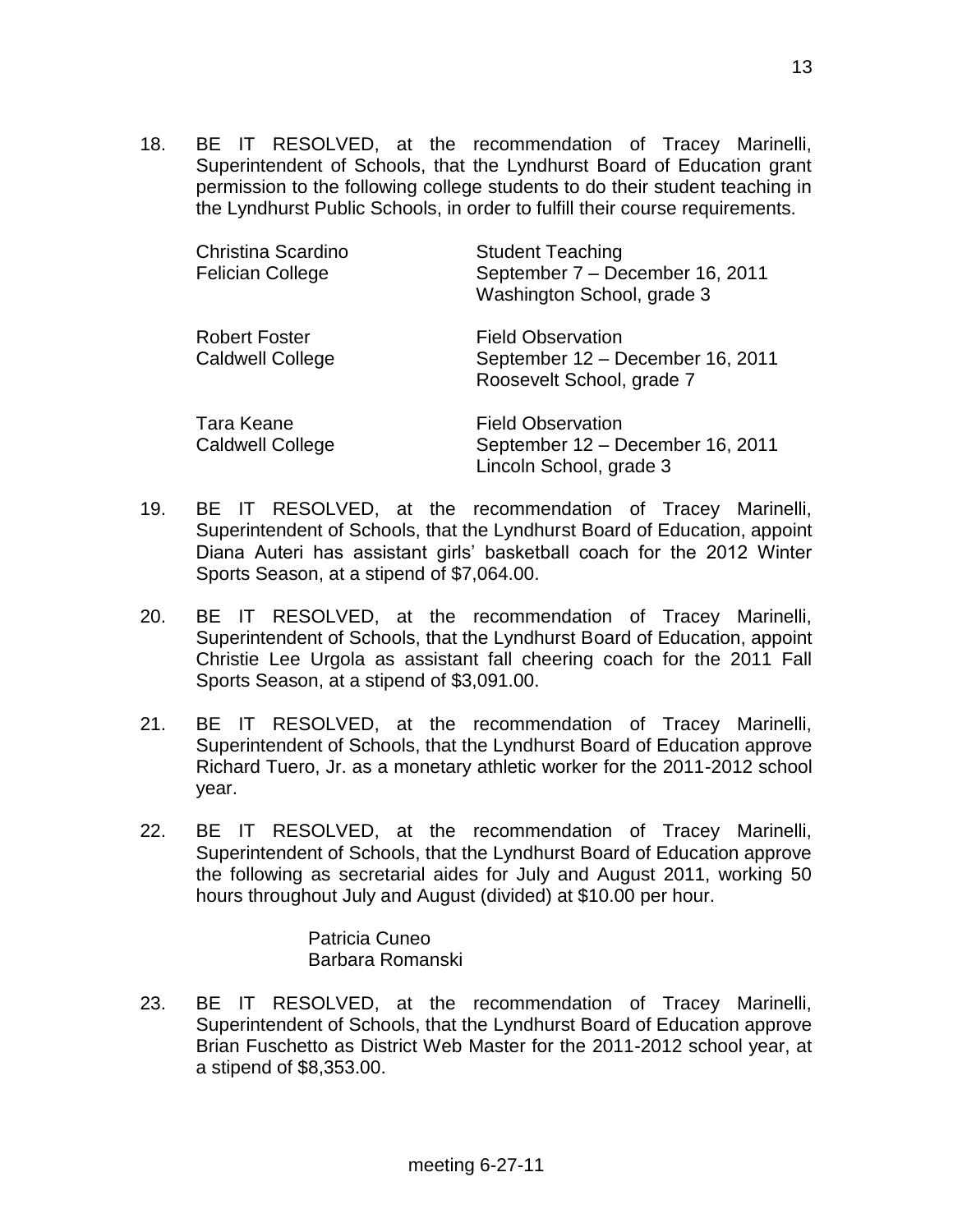- 24. BE IT RESOLVED, at the recommendation of Tracey Marinelli, Superintendent of Schools, that the Lyndhurst Board of Education approve the attached list of substitute teachers for the 2011-2012 school year. Employment will be provisional, subject to authorization approval for emergent hiring pending completion of criminal history background check and subject to submission of all required application documents.
- 25. BE IT RESOLVED, at the recommendation of Tracey Marinelli, Superintendent of Schools, that the Lyndhurst Board of Education hire Kelly Bilis as teacher in Franklin School, effective September 1, 2011, at a salary of \$57,515.00 (MA-Step 1). Employment will be provisional, subject to authorization approval for emergent hiring pending completion of criminal history background check and subject to submission of all required application documents.

# **NEW BUSINESS**

Any Board member who takes exception to any of the following listed actions under the category of New Business may so indicate now and a separate motion for each of the excepted actions will be entertained.

Motion made by Ronald Grillo second by Christine Melleno that the following actions of the Board numbered 1 through 8 exception actions be adopted.

Roll Call For: (8) James Cunniff, Ronald Grillo, James Hooper, Josephine Malaniak, Christine Melleno, Christopher Musto, Stephen Vendola, Ellen Young. Absent: (1) William Barnaskas

1. BE IT RESOLVED, that the Lyndhurst Board of Education appoint **DMR Architects** as Architect of Record for the 2011-2012 school year. DMR Architects has provided proven services to the district for the 2010-2011 school year.

BE IT RESOLVED, that the Lyndhurst Board of Education appoint **Guzzo and Guzzo**, Lyndhurst, as Architect of Record for the 2011-2012 school year.

- 2. BE IT RESOLVED, that the Lyndhurst Board of Education appoint **Dr. John DiCamillo** as School Dentist for the 2011-2012 school year, at an amount of \$3,600.00.
- 3. BE IT RESOLVED, that the Lyndhurst Board of Education appoint **Deborah Ferrato** as Treasurer of School Funds for the 2011-2012 school year, at an amount of \$4,750.00. Ms. Ferrato is to be appointed by law.